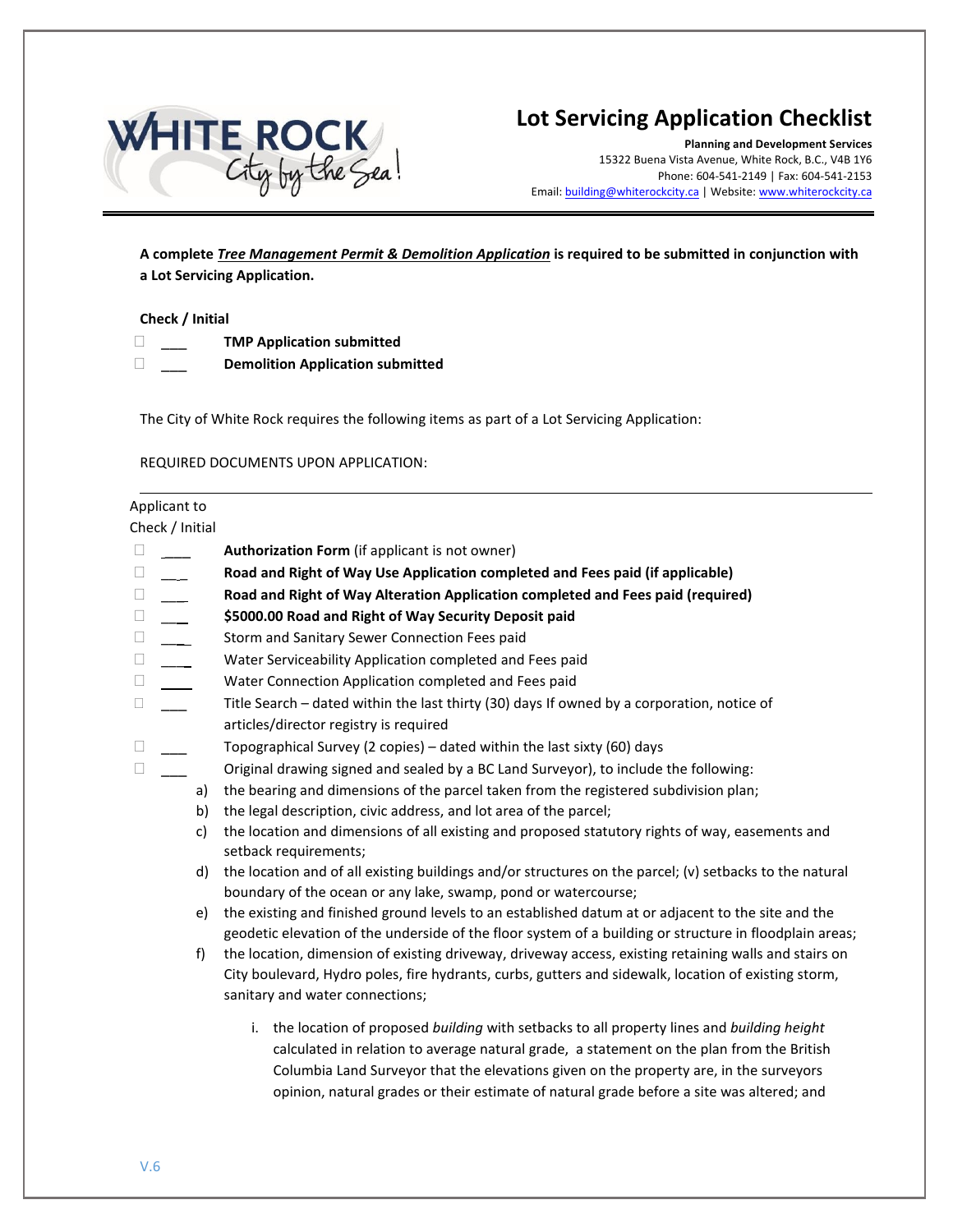|                  | ii. the location, size and type of all "protected trees" in accordance with City of White Rock<br>Tree Management Bylaw, 2008, No. 1831 and amendments. Please ensure all protected<br>trees located on the property of the proposed development, as well as protected trees on<br>City-owned and neighbouring properties, which may be impacted by the proposed<br>development, are included. |
|------------------|------------------------------------------------------------------------------------------------------------------------------------------------------------------------------------------------------------------------------------------------------------------------------------------------------------------------------------------------------------------------------------------------|
|                  | iii. "Protected tree," means a woody plant with roots and branches that has a trunk DBH of<br>30 cm or greater, as well as:<br>(a) a replacement tree of any size planted as a requirement of a tree management permit;                                                                                                                                                                        |
|                  | (b) a tree, hedge, or shrub of any size on City-owned properties;<br>(c) a tree with evidence of nesting or use by raptors as defined in the Wildlife Act,<br>R.S.B.C.1996, c.488 or the next of an eagle, peregrine falcon, gyrfalcon, osprey, heron or<br>burrowing owl; or<br>(d) an Arbutus (Arbutus menziesii, Gary Oak (Quercus garryana), or Pacific Dogwood (Cornus                    |
|                  | nutalii) of any size.<br>(e) Invasive species (including holly trees) and hedges on private property are not<br>considered protected trees                                                                                                                                                                                                                                                     |
| $\Box$           | A Geotechnical Slope Stability Report if property is located in the Geotechnical<br>Landslide Assessment Area (See Schedule 3 of City of White Rock's Building Bylaw)                                                                                                                                                                                                                          |
| <b>DRAWINGS:</b> | Schedules "B" with Form "B" and current certificates of insurances completed by all<br>registered professionals providing sealed design drawings.                                                                                                                                                                                                                                              |
| Check / Initial  |                                                                                                                                                                                                                                                                                                                                                                                                |
| ⊔                | <b>Architectural Drawings:</b>                                                                                                                                                                                                                                                                                                                                                                 |
|                  | Driveway Slope and Sectional Details on Site Plan                                                                                                                                                                                                                                                                                                                                              |
|                  | (2) 24x36 sets (To Scale: $\frac{1}{2}$ =1'-0"), (2) reduced 11x17 sets, and 1 PDF copy.                                                                                                                                                                                                                                                                                                       |
|                  |                                                                                                                                                                                                                                                                                                                                                                                                |
|                  | the location, width and gradient of proposed driveway and access (minimum<br>width 4.5m, maximum width 6.0 m, driveway access to slope up minimum 2%<br>from road edge to property line and maximum 15% slope from property line to<br>garage slab) Elevations to be provided at road edge, property line and proposed<br>garage slab. A centerline profile of the crossing/driveway.          |
|                  | Trees and vegetation within 10 m of subject property and City Boulevard. Location<br>$\bullet$<br>of tree protection barriers and the location of trees proposed to be removed.                                                                                                                                                                                                                |
|                  | Storm and sanitary service locations, depth of service and confirmation if the<br>$\bullet$<br>storm and/or sanitary require pumping.                                                                                                                                                                                                                                                          |
| □                | (2) sets of Engineered Excavation/ Shoring Drawings signed and sealed by a geotechnical                                                                                                                                                                                                                                                                                                        |
|                  | engineer.                                                                                                                                                                                                                                                                                                                                                                                      |
| ⊔                | (2) 24x36 sets and PDF of sealed Lot Grading Plan and Lot Servicing Plan                                                                                                                                                                                                                                                                                                                       |
| ⊔                | Owner is required to confirm location and depth of sewer services and confirm if<br>pumping of services is required prior to building permit application                                                                                                                                                                                                                                       |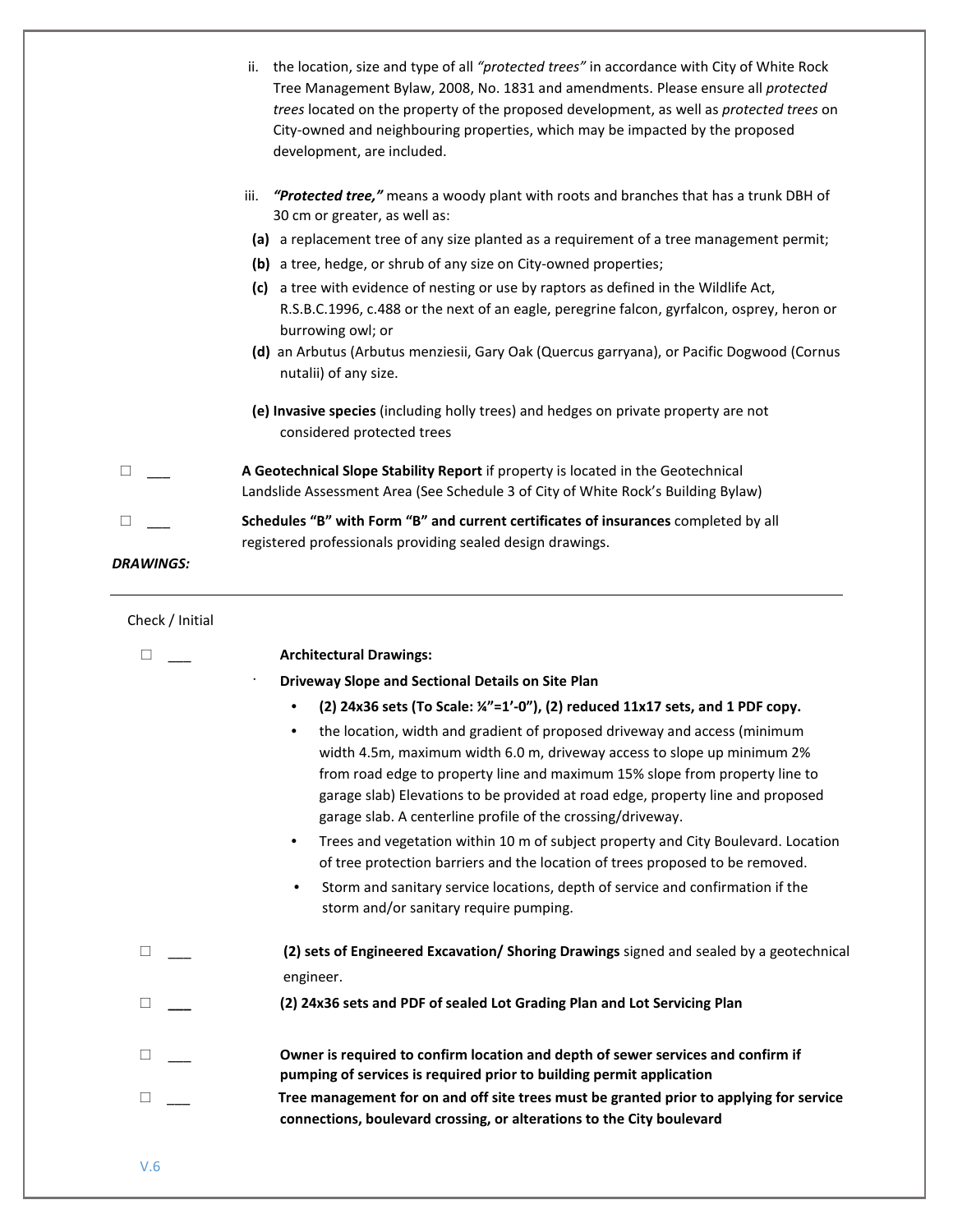## *PLEASE NOTE:*

- A *Lot Servicing Application* is required **prior** to or in **conjunction** with a *Demolition Permit Application.*
- An **approved** *Lot Servicing Agreement* is required prior to issuance of a *Demolition Permit.*
- An **approved** and **completed** *Tree Management Permit* is required prior to issuance of a *Demolition Permit*.
- All existing encroachments on City property (including stairs, retaining walls, hedges and plantings but excluding trees) are to be removed from the City boulevard, and the City boulevard is to be restored with 150mm of topsoil and sod.
- Once storm and sanitary sewer connection/inspection chambers have been installed to the lot line, it is the applicant's responsibility to hire a BC Land Surveyor to determine sewer invert elevations and locations. This information must be provided to the Engineering and Building Departments prior to the release of a building permit.
- The owner must retain a BC Land Surveyor to install or locate the property pins. The owner must protect property pins throughout the course of construction and up to final inspection. The owner is responsible for ensuring that a BC Land Surveyor verifies the location of the property pins before final inspection. The Engineering Inspector will not perform a final inspection if property pins are missing. If there are no property pins at time of inspection, a BC Land Surveyor will need to submit a posting plan and re-establish the property pins.

### **Declaration:**

- □ I am the Authorized Applicant or Agent for this application.
- $\Box$  That the information included in this application is correct and complete.
- $\Box$  That I understand an incorrect and incomplete application will be returned to me.

Full Name: \_\_\_\_\_\_\_\_\_\_\_\_\_\_\_\_\_\_\_\_\_\_\_\_\_\_\_\_\_\_\_\_\_\_\_\_\_\_\_\_\_\_\_\_\_\_ Phone # \_\_\_\_\_\_\_\_\_\_\_\_\_\_\_\_\_\_\_\_\_\_\_ \_

Signature: \_\_\_\_\_\_\_\_\_\_\_\_\_\_\_\_\_\_\_\_\_\_\_\_\_\_\_\_\_\_\_\_\_\_\_\_\_\_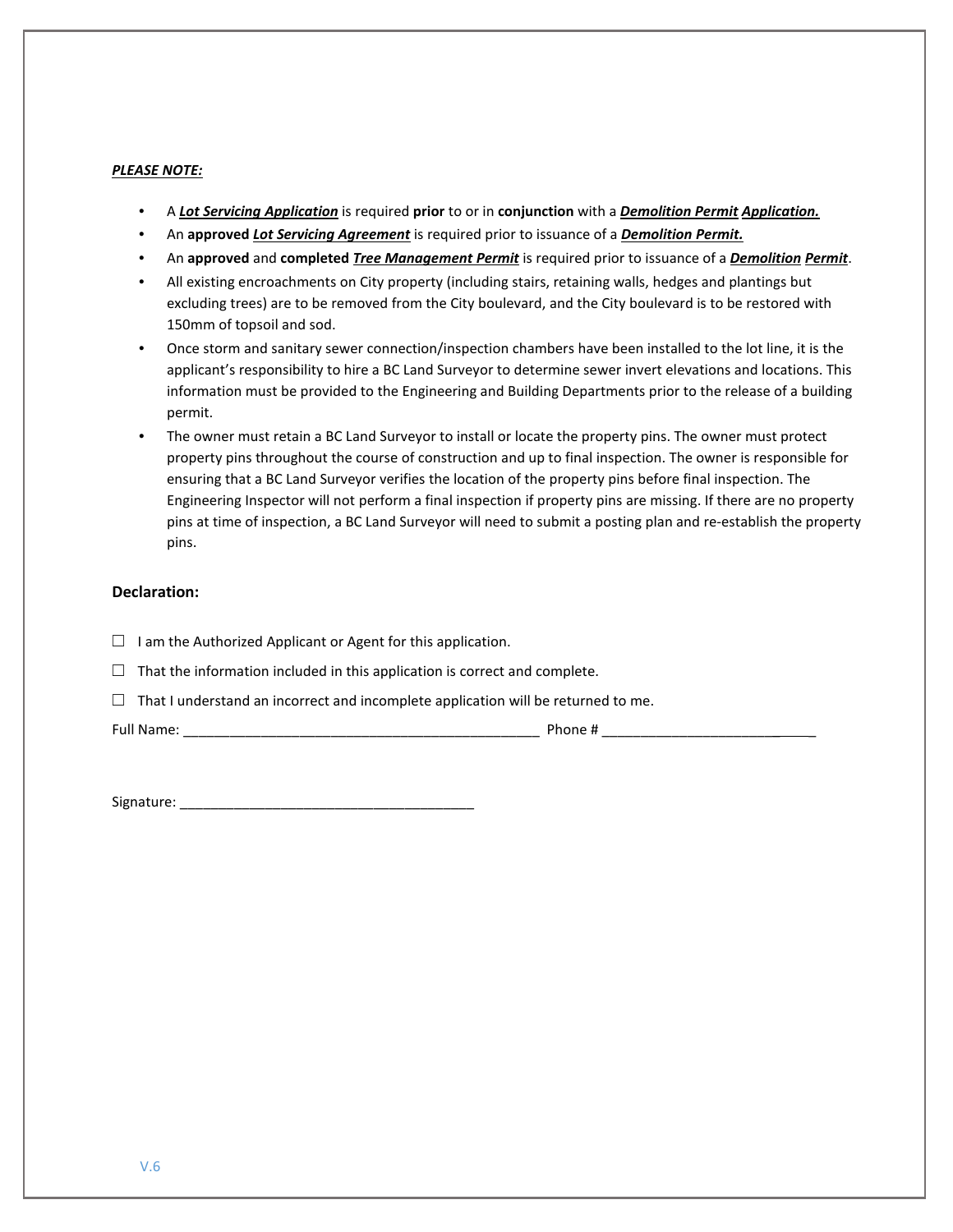